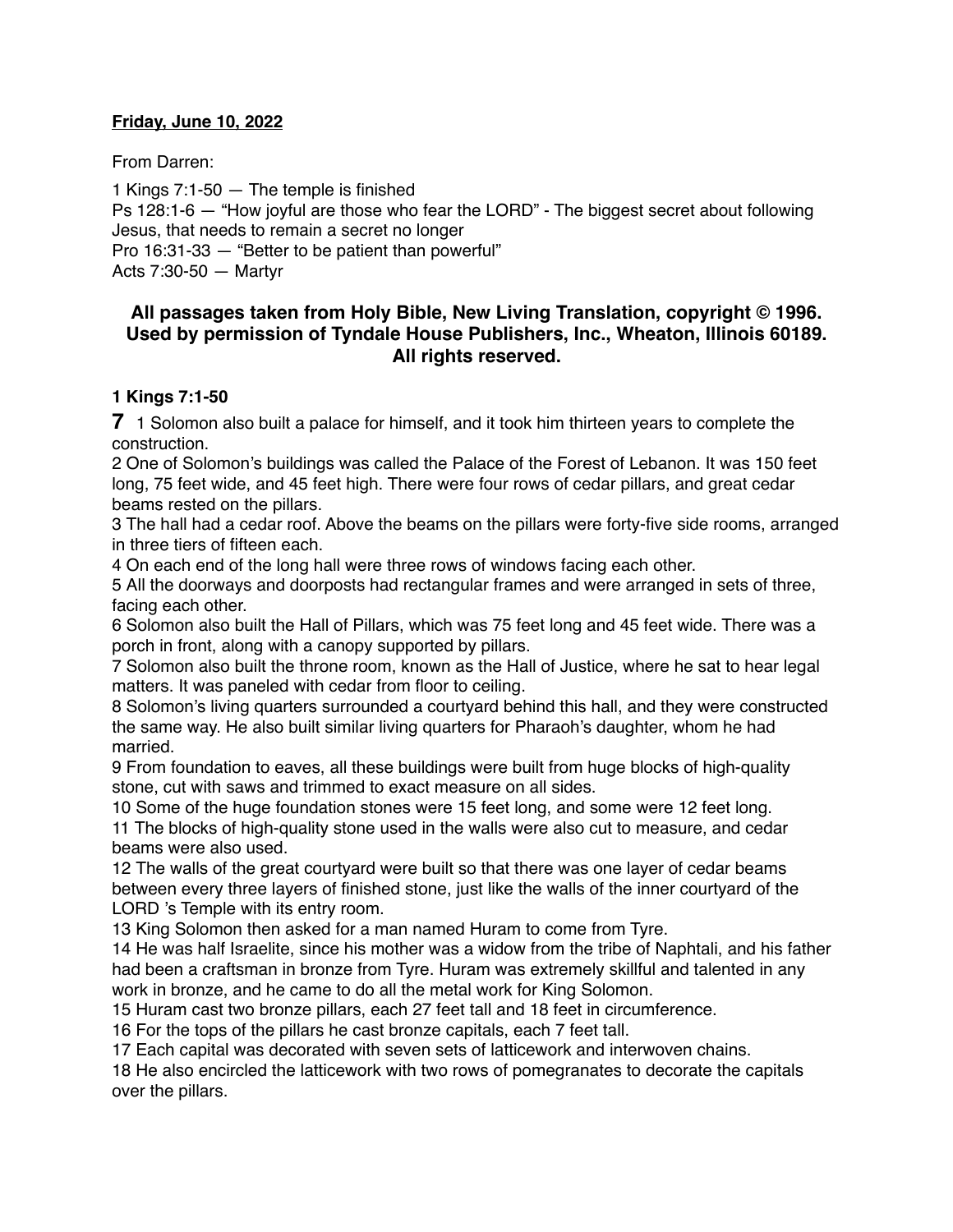19 The capitals on the columns inside the entry room were shaped like water lilies, and they were six feet tall.

20 The capitals on the two pillars had 200 pomegranates in two rows around them, beside the rounded surface next to the latticework.

21 Huram set the pillars at the entrance of the Temple, one toward the south and one toward the north. He named the one on the south Jakin, and the one on the north Boaz.

22 The capitals on the pillars were shaped like water lilies. And so the work on the pillars was finished.

23 Then Huram cast a great round basin, 15 feet across from rim to rim, called the Sea. It was 7 feet deep and about 45 feet in circumference.

24 It was encircled just below its rim by two rows of decorative gourds. There were about six gourds per foot all the way around, and they were cast as part of the basin.

25 The Sea was placed on a base of twelve bronze oxen, all facing outward. Three faced north, three faced west, three faced south, and three faced east, and the Sea rested on them.

26 The walls of the Sea were about three inches thick, and its rim flared out like a cup and resembled a water lily blossom. It could hold about 11,000 gallons of water.

27 Huram also made ten bronze water carts, each 6 feet long, 6 feet wide, and 4 feet tall. 28 They were constructed with side panels braced with crossbars.

29 Both the panels and the crossbars were decorated with carved lions, oxen, and cherubim. Above and below the lions and oxen were wreath decorations.

30 Each of these carts had four bronze wheels and bronze axles. There were supporting posts for the bronze basins at the corners of the carts; these supports were decorated on each side with carvings of wreaths.

31 The top of each cart had a rounded frame for the basin. It projected 1 feet above the cart's top like a round pedestal, and its opening was 2 feet across; it was decorated on the outside with carvings of wreaths. The panels of the carts were square, not round.

32 Under the panels were four wheels that were connected to axles that had been cast as one unit with the cart. The wheels were 2 feet in diameter

33 and were similar to chariot wheels. The axles, spokes, rims, and hubs were all cast from molten bronze.

34 There were handles at each of the four corners of the carts, and these, too, were cast as one unit with the cart.

35 Around the top of each cart was a rim nine inches wide. The corner supports and side panels were cast as one unit with the cart.

36 Carvings of cherubim, lions, and palm trees decorated the panels and corner supports wherever there was room, and there were wreaths all around.

37 All ten water carts were the same size and were made alike, for each was cast from the same mold.

38 Huram also made ten smaller bronze basins, one for each cart. Each basin was six feet across and could hold 220 gallons of water.

39 He set five water carts on the south side of the Temple and five on the north side. The great bronze basin called the Sea was placed near the southeast corner of the Temple.

40 He also made the necessary washbasins, shovels, and bowls. So at last Huram completed everything King Solomon had assigned him to make for the Temple of the LORD :

41 the two pillars; the two bowl-shaped capitals on top of the pillars; the two networks of interwoven chains that decorated the capitals;

42 the 400 pomegranates that hung from the chains on the capitals (two rows of pomegranates for each of the chain networks that decorated the capitals on top of the pillars);

43 the ten water carts holding the ten basins;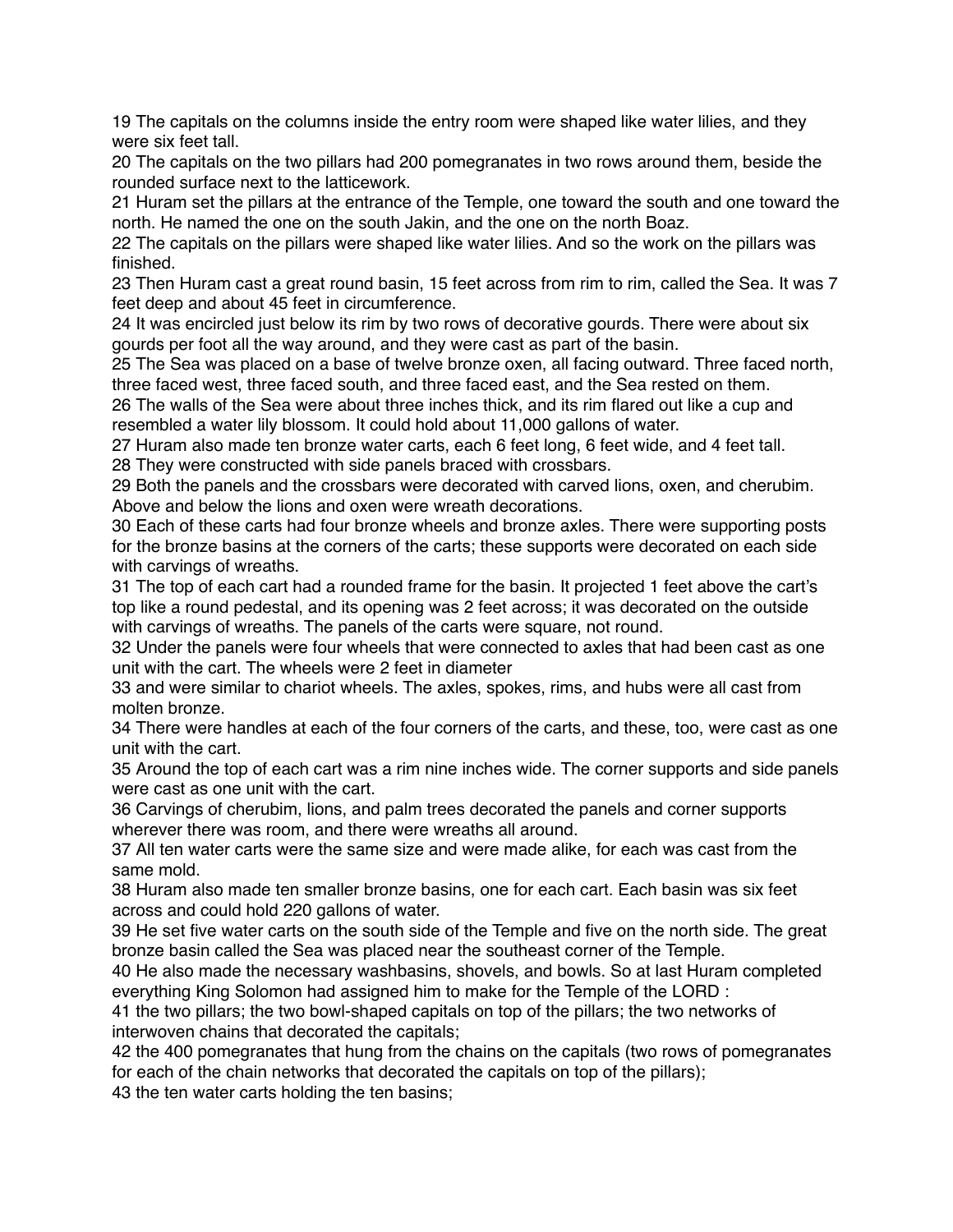44 the Sea and the twelve oxen under it;

45 the ash buckets, the shovels, and the bowls. Huram made all these things of burnished bronze for the Temple of the LORD, just as King Solomon had directed.

46 The king had them cast in clay molds in the Jordan Valley between Succoth and Zarethan. 47 Solomon did not weigh all these things because there were so many; the weight of the bronze could not be measured.

48 Solomon also made all the furnishings of the Temple of the LORD : the gold altar; the gold table for the Bread of the Presence;

49 the lampstands of solid gold, five on the south and five on the north, in front of the Most Holy Place; the flower decorations, lamps, and tongs—all of gold;

50 the small bowls, lamp snuffers, bowls, ladles, and incense burners—all of solid gold; the doors for the entrances to the Most Holy Place and the main room of the Temple, with their fronts overlaid with gold.

51 So King Solomon finished all his work on the Temple of the LORD . Then he brought all the gifts his father, David, had dedicated—the silver, the gold, and the various articles—and he stored them in the treasuries of the LORD 's Temple.

## **Psalm 128:1-6**

**128** 1 How joyful are those who fear the LORD — all who follow his ways!

2 You will enjoy the fruit of your labor. How joyful and prosperous you will be!

3 Your wife will be like a fruitful grapevine, flourishing within your home. Your children will be like vigorous young olive trees as they sit around your table.

4 That is the LORD 's blessing for those who fear him.

5 May the LORD continually bless you from Zion. May you see Jerusalem prosper as long as you live.

6 May you live to enjoy your grandchildren. May Israel have peace!

### **Proverbs 16:31-33**

**16** 31 Gray hair is a crown of glory; it is gained by living a godly life.

32 Better to be patient than powerful; better to have self-control than to conquer a city.

33 We may throw the dice, but the LORD determines how they fall.

#### **Acts 7:30-50**

**7** 30 "Forty years later, in the desert near Mount Sinai, an angel appeared to Moses in the flame of a burning bush.

31 When Moses saw it, he was amazed at the sight. As he went to take a closer look, the voice of the LORD called out to him,

32 'I am the God of your ancestors—the God of Abraham, Isaac, and Jacob.' Moses shook with terror and did not dare to look.

33 "Then the LORD said to him, 'Take off your sandals, for you are standing on holy ground. 34 I have certainly seen the oppression of my people in Egypt. I have heard their groans and have come down to rescue them. Now go, for I am sending you back to Egypt.'

35 "So God sent back the same man his people had previously rejected when they demanded, 'Who made you a ruler and judge over us?' Through the angel who appeared to him in the burning bush, God sent Moses to be their ruler and savior.